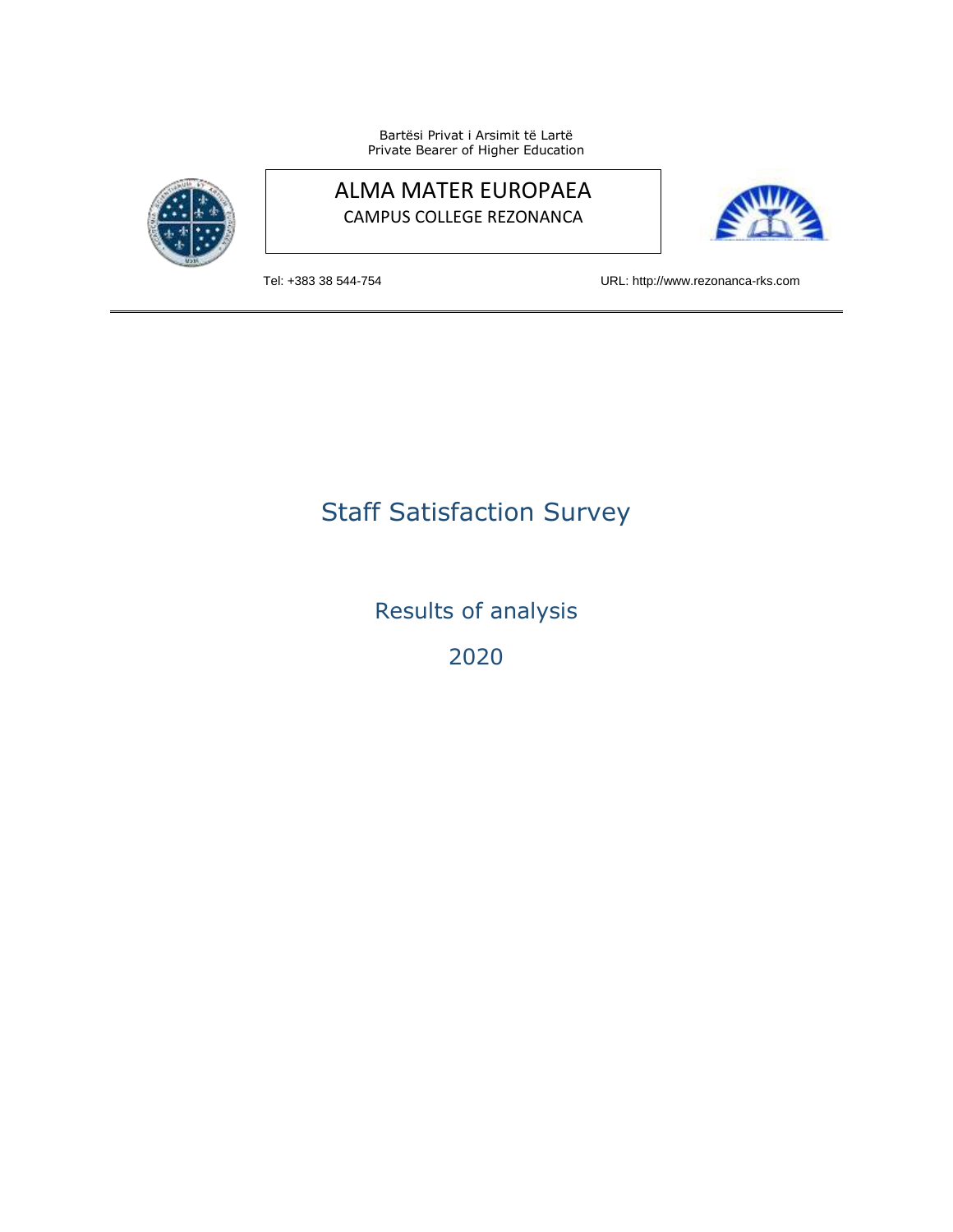## The Report Draft: Office for Quality Assurance

The Staff Satisfaction Survey is conducted with the regular staff of the College, once a year.

The survey includes staff satisfaction regarding these aspects of the academic workplace:

- 1. Personal and Demographic Information
- 2. State of the Institution
- 3. State of the Staff
- 4. College support services
- 5. Staff Governance
- 6. Job Satisfaction

Result report

- Number of respondents: 200
- Percentage of total number of teachers: 70.9%

Method of realization: with the electronic questionnaire Staff Satisfaction Survey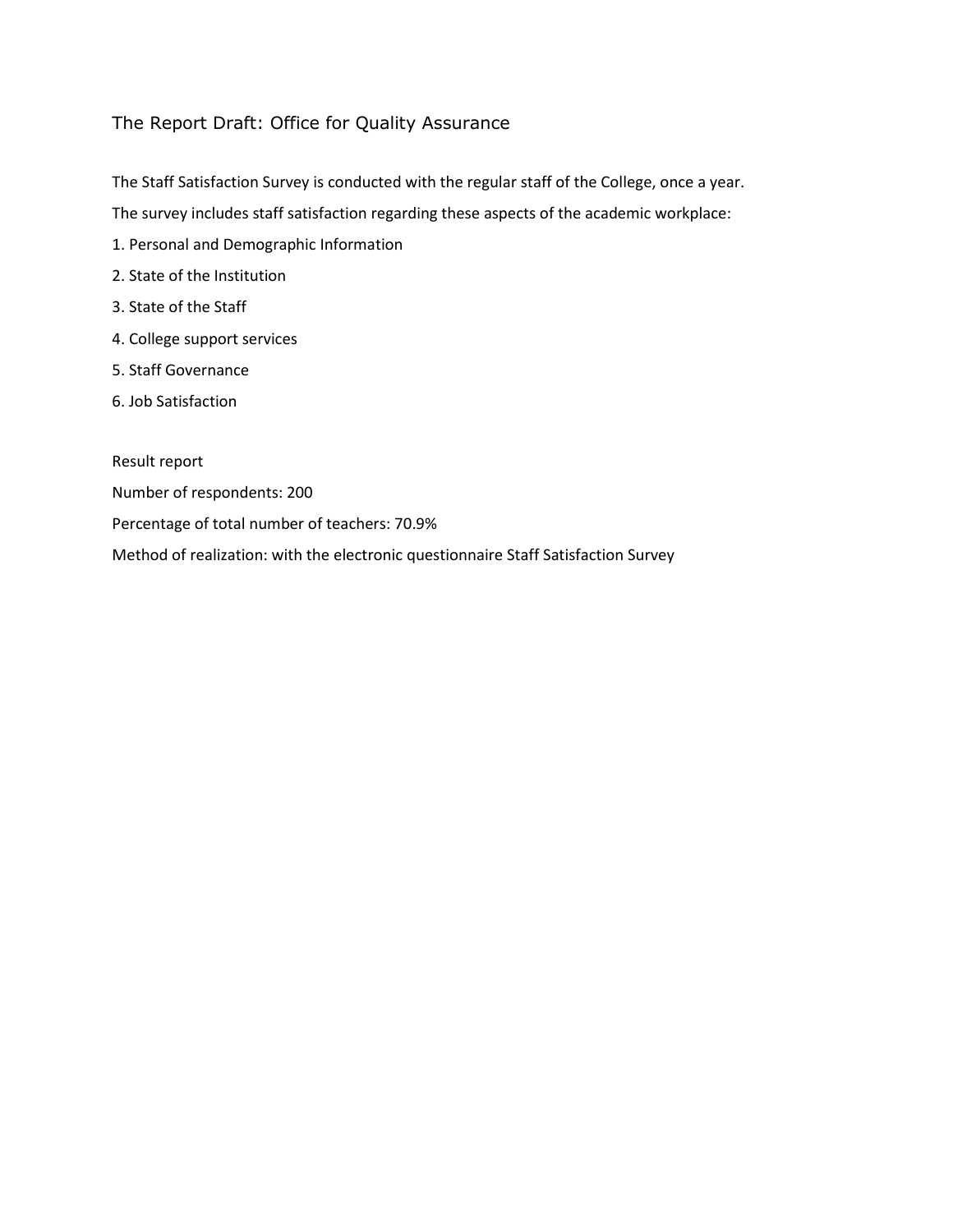Survey summary results report: Staff Satisfaction Survey-2020 (200 participants): At the lowest average score (according to Likert score 1 to 5) is assessed the status of academic staff  $(4.0 +/-$ 0.49), while other categories of indicators have been at higher average values, from 4.3 to 4.34. However, our objective regarding the satisfaction of the academic staff for all indicators is intended to increase above 4.5.

Consolidated indicators of academic staff job satisfaction are high. In 2020, 93.5% of respondents do not express interest in employment in any other institution (metric indicator 3.2. State of the Staff). College staff members are of the opinion that incomes and promotions are equal (metric indicator 2.5) and everyone is satisfied with working conditions (100%, indicator 6.2).

| <b>Metrics</b> | <b>Overall indicators</b> | Mean | SD   |
|----------------|---------------------------|------|------|
| 2              | State of the Institution  | 4.34 | 0.48 |
| 3              | State of the Staff        | 4.00 | 0.49 |
| 4              | College support services  | 4.34 | 0.48 |
| 5              | <b>Staff Governance</b>   | 4.30 | 0.45 |
| 6              | Job Satisfaction          | 4.34 | 0.47 |
|                | TOTAL                     | 4.26 | 0.47 |

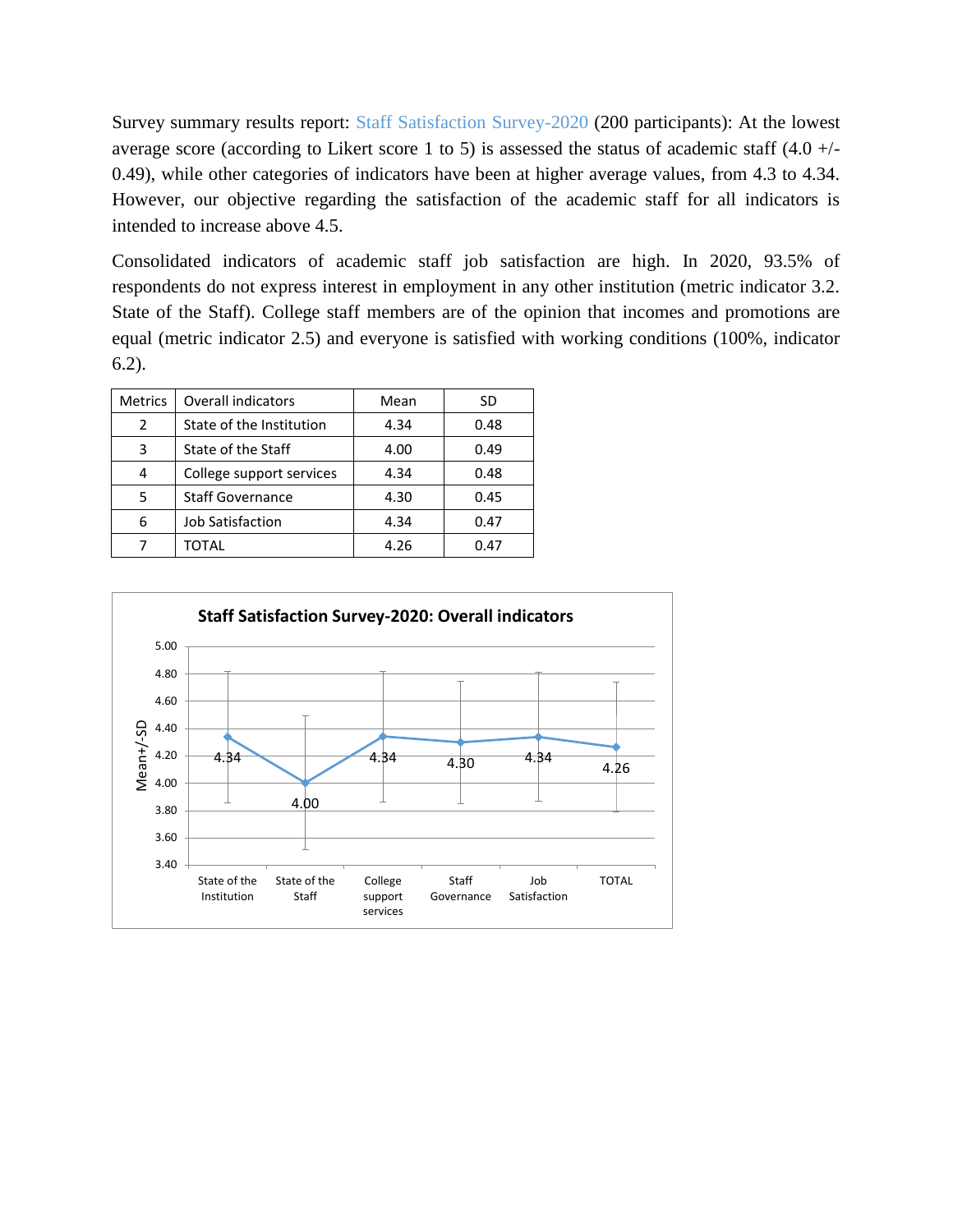|              | Overall indicators                                                                  | Absolute Frequencies of answers |                     |                                       |                |              |       |            | Relative Frequencies of answers |            |                |              |                |            |            |            |
|--------------|-------------------------------------------------------------------------------------|---------------------------------|---------------------|---------------------------------------|----------------|--------------|-------|------------|---------------------------------|------------|----------------|--------------|----------------|------------|------------|------------|
| 2            | <b>State of the Institution</b>                                                     | $\mathbf{1}$                    | $\overline{2}$      | 3                                     | $\overline{4}$ | 5            | Total |            | $\overline{2}$                  | 3          | $\overline{4}$ | 5            | Total          | Abstention | Mean       | Stdev      |
| 2.1.         | know the vision, mission, and objectives of the college:                            |                                 |                     |                                       |                |              |       |            |                                 |            |                |              |                |            |            |            |
|              |                                                                                     | $\mathbf{0}$                    | $\mathbf 0$         | $\overline{2}$                        | 134            | 64           | 200   | 0.0        | 0.0                             | 1.0        | 67.0           | 32.0         | 100.0          |            | 4.3        | 0.5        |
| 2.2.         | College has clear long range plans                                                  | $\mathbf{0}$                    | $\mathbf{0}$        | $\overline{4}$                        | 130            | 66           | 200   | 0.0        | 0.0                             | 2.0        | 65.0           | 33.0         | 100.0          |            | 4.3        | 0.5        |
| 2.3.         | College has strategies in place addressing campus                                   | $\mathbf{0}$                    | $\mathbf{0}$        |                                       |                | 62           | 200   | 0.0        | 0.0                             | 1.5        | 67.5           | 31.0         | 100.0          |            | 4.3        | 0.5        |
| 2.4.         | sustainability                                                                      | $\mathbf{0}$                    | $\mathbf{0}$        | 3<br>$\mathsf 0$                      | 135<br>111     | 89           | 200   | 0.0        | 0.0                             | 0.0        | 55.5           | 44.5         | 100.0          |            | 4.4        | 0.5        |
| 2.5.         | College provides an engaging campus atmosphere<br>Salaries and raises are equitable | $\mathbf{0}$                    | $\mathbf 0$         | $\overline{4}$                        |                | 51           |       | 0.0        | 0.0                             | 2.0        |                |              | 100.0          |            | 4.2        | 0.5        |
|              | Administration effectively works with the staff                                     |                                 |                     |                                       | 145            |              | 200   |            |                                 |            | 72.5           | 25.5         |                |            |            |            |
| 2.6.         | employees to achieve common goals                                                   | $\mathbf 0$                     | $\mathsf{O}\xspace$ | $\overline{7}$                        | 148            | 45           | 200   | 0.0        | 0.0                             | 3.5        | 74.0           | 22.5         | 100.0          |            | 4.2        | 0.5        |
|              | College has good computer systems to assist employees                               |                                 |                     |                                       |                |              |       |            |                                 |            |                |              |                |            |            |            |
| 2.7.         | and students                                                                        | $\mathbf{0}$                    | $\mathbf 0$         | 0                                     | 130            | 70           | 200   | 0.0        | 0.0                             | 0.0        | 65.0           | 35.0         | 100.0          |            | 4.4        | 0.5        |
| 2.8.         | College promotes excellent employee-administration                                  |                                 |                     |                                       |                |              |       |            |                                 |            |                |              |                |            |            |            |
|              | relationships                                                                       | $\mathbf 0$                     | $\mathbf 0$         | 3                                     | 134            | 63           | 200   | 0.0        | 0.0                             | 1.5        | 67.0           | 31.5         | 100.0          |            | 4.3        | 0.5        |
| 2.9.         | Established standards and procedures define job                                     | $\mathbf{0}$                    | $\mathbf{0}$        | $\mathbf 0$                           | 140            | 60           | 200   | 0.0        | 0.0                             | 0.0        | 70.0           | 30.0         | 100.0          |            | 4.3        | 0.5        |
|              | expectations for employees<br>Job responsibilities are communicated clearly to      |                                 |                     |                                       |                |              |       |            |                                 |            |                |              |                |            |            |            |
| 2.10.        | employees                                                                           | $\mathbf{0}$                    | $\pmb{0}$           | 0                                     | 84             | 116          | 200   | 0.0        | 0.0                             | 0.0        | 42.0           | 58.0         | 100.0          |            | 4.6        | 0.5        |
|              | College analyzes complaints to determine appropriate                                |                                 |                     |                                       |                |              |       |            |                                 |            |                |              |                |            |            |            |
| 2.11.        | remedial actions                                                                    | $\mathbf{0}$                    | $\pmb{0}$           | $\mathbf{0}$                          | 90             | 110          | 200   | 0.0        | 0.0                             | 0.0        | 45.0           | 55.0         | 100.0          |            | 4.6        | 0.5        |
| 2.12.        | Staff input is systematically monitored and measured as                             |                                 |                     |                                       |                |              |       |            |                                 |            |                |              |                |            |            |            |
|              | a basis for improvement                                                             | $\mathbf{0}$                    | $\mathbf 0$         | $\mathbf{1}$                          | 155            | 44           | 200   | 0.0        | 0.0                             | 0.5        | 77.5           | 22.0         | 100.0          |            | 4.2        | 0.4        |
| 2.13.        | College uses teams/committees to solve problems                                     | $\mathbf{0}$                    | $\mathbf{0}$        | 8                                     | 150            | 42           | 200   | 0.0        | 0.0                             | 4.0        | 75.0           | 21.0         | 100.0          |            | 4.2        | 0.5        |
| 2.14.        | College analyzes all relevant data before making<br>decisions                       | $\mathbf{0}$                    | $\mathbf{0}$        | $\mathbf 0$                           | 123            | 77           | 200   | 0.0        | 0.0                             | 0.0        | 61.5           | 38.5         | 100.0          |            | 4.4        | 0.5        |
| 2.15.        | College believes in continuous quality improvement.                                 | $\mathbf{0}$                    | $\mathbf 0$         | $\mathbf{0}$                          | 109            | 91           | 200   | 0.0        | 0.0                             | 0.0        | 54.5           | 45.5         | 100.0          |            | 4.5        | 0.5        |
|              | College provides adequate financial/budget support for                              |                                 |                     |                                       |                |              |       |            |                                 |            |                |              |                |            |            |            |
| 2.16.        | departments/ work units                                                             | $\mathbf 0$                     | $\mathbf{0}$        | $\overline{2}$                        | 116            | 82           | 200   | 0.0        | 0.0                             | 1.0        | 58.0           | 41.0         | 100.0          |            | 4.4        | 0.5        |
| 2.17.        | College administration promotes academic excellence.                                | $\mathbf{0}$                    | $\mathbf{0}$        | 3                                     | 138            | 59           | 200   | 0.0        | 0.0                             | 1.5        | 69.0           | 29.5         | 100.0          |            | 4.3        | 0.5        |
|              |                                                                                     |                                 |                     |                                       |                |              |       |            |                                 |            |                |              |                |            |            |            |
| 3            | State of the Staff:                                                                 |                                 |                     |                                       |                |              |       |            |                                 |            |                |              |                |            | 0.0        | 0.0        |
| 3.1.         | College staff promote academic excellence                                           | $\mathbf{0}$                    | $\mathbf{0}$        | $\mathbf 0$                           | 85             | 115          | 200   | 0.0        | 0.0                             | 0.0        | 42.5           | 57.5         | 100.0          |            | 4.6        | 0.5        |
|              | am actively seeking employment at other                                             |                                 |                     |                                       |                |              |       |            |                                 |            |                |              |                |            |            |            |
| 3.2.         | institutions/organizations                                                          | 65                              | 122                 | 13                                    | 0              | $\mathbf{0}$ | 200   | 32.5       | 61.0                            | 6.5        | 0.0            | 0.0          | 100.0          |            | 1.7        | 0.6        |
| 3.3.         | know what is expected of me                                                         | $\mathbf{0}$                    | $\mathbf{0}$        | $\overline{2}$                        | 150            | 48           | 200   | 0.0        | 0.0                             | 1.0        | 75.0           | 24.0         | 100.0          |            | 4.2        | 0.4        |
| 3.4.         | I am satisfied with the work of others around me                                    | $\mathbf{0}$                    | $\mathsf 0$         | $\mathsf 0$                           | 130            | 70           | 200   | 0.0        | 0.0                             | 0.0        | 65.0           | 35.0         | 100.0          |            | 4.4        | 0.5        |
| 3.5.         | feel staff work well together                                                       | $\mathbf{0}$                    | $\mathbf 0$         | $\mathbf 2$                           | 134            | 64           | 200   | 0.0        | 0.0                             | 1.0        | 67.0           | 32.0         | 100.0          |            | 4.3        | 0.5        |
| 3.6.         | feel staff and faculty work well together                                           | $\mathbf{0}$                    | $\mathbf{0}$        | $\mathbf{0}$                          | 140            | 60           | 200   | 0.0        | 0.0                             | 0.0        | 70.0           | 30.0         | 100.0          |            | 4.3        | 0.5        |
| 3.7.         | My supervisor helps me improve my job performance                                   | $\mathbf{0}$                    | $\mathbf{0}$        | $\pmb{0}$                             | 97             | 103          | 200   | 0.0        | 0.0                             | 0.0        | 48.5           | 51.5         | 100.0          |            | 4.5        | 0.5        |
|              |                                                                                     |                                 |                     |                                       |                |              |       |            |                                 |            |                |              |                |            |            |            |
| 4            | <b>College support services</b>                                                     |                                 |                     |                                       |                |              |       |            |                                 |            |                |              |                |            | 0.0        | 0.0        |
| 4.1.         | Department within my college                                                        | $\mathbf 0$                     | $\mathbf{0}$        | $\overline{4}$                        | 140            | 56           | 200   | 0.0        | 0.0                             | 2.0        | 70.0           | 28.0         | 100.0          |            | 4.3        | 0.5        |
| 4.2.         |                                                                                     | $\mathbf{0}$                    | $\mathbf{0}$        |                                       | 135            |              | 200   |            |                                 |            |                |              |                |            |            |            |
| 4.3.         | The Center for Extended Learning<br><b>Enrollment Services</b>                      | $\mathbf 0$                     | $\pmb{0}$           | $\overline{2}$<br>$\mathsf{O}\xspace$ | 130            | 63<br>70     | 200   | 0.0<br>0.0 | 0.0<br>0.0                      | 1.0<br>0.0 | 67.5<br>65.0   | 31.5<br>35.0 | 100.0<br>100.0 |            | 4.3<br>4.4 | 0.5<br>0.5 |
| 4.4.         | Office for Human Resources                                                          | $\mathbf{0}$                    | $\mathbf{0}$        | $\mathsf 0$                           | 80             | 120          | 200   | 0.0        | 0.0                             | 0.0        | 40.0           | 60.0         | 100.0          |            | 4.6        | 0.5        |
| 4.5.         |                                                                                     | $\mathbf{0}$                    | $\mathbf{0}$        |                                       |                |              |       |            |                                 |            |                |              |                |            |            |            |
|              | Library                                                                             |                                 | $\mathbf{0}$        | 10                                    | 140            | 50           | 200   | 0.0        | 0.0                             | 5.0        | 70.0           | 25.0         | 100.0          |            | 4.2        | 0.5        |
| 4.6.<br>4.7. | College Communications (Information Office)                                         | $\mathbf 0$                     |                     | $\mathbf 0$                           | 160            | 40           | 200   | 0.0        | 0.0                             | 0.0        | 80.0           | 20.0         | 100.0          |            | 4.2        | 0.4        |
|              | IT Central                                                                          | $\mathbf{0}$                    | $\mathbf{0}$        | $\pmb{0}$                             | 125            | 75           | 200   | 0.0        | 0.0                             | 0.0        | 62.5           | 37.5         | 100.0          |            | 4.4        | 0.5        |
| 4.8.         | President's/Rector Office                                                           | $\mathbf{0}$                    | $\pmb{0}$           | 0                                     | 130            | 70           | 200   | 0.0        | 0.0                             | 0.0        | 65.0           | 35.0         | 100.0          |            | 4.4        | 0.5        |
| 4.9.         | Management                                                                          | $\mathbf{0}$                    | $\mathbf{0}$        | $\pmb{0}$                             | 110            | 90           | 200   | 0.0        | 0.0                             | 0.0        | 55.0           | 45.0         | 100.0          |            | 4.5        | 0.5        |
|              |                                                                                     |                                 |                     |                                       |                |              |       |            |                                 |            |                |              |                |            |            |            |
| 5            | <b>Staff Governance</b>                                                             |                                 |                     |                                       |                |              |       |            |                                 |            |                |              |                |            | 0.0        | 0.0        |
| 5.1.         | am satisfied with the overall effectiveness of staff                                | 0                               | $\mathbf{0}$        | 0                                     | 104            | 96           | 200   | 0.0        | 0.0                             | 0.0        | 52.0           | 48.0         | 100.0          |            | 4.5        | 0.5        |
| 5.2.         | governance at College                                                               | $\mathbf{0}$                    | $\mathbf 0$         | $\mathbf{0}$                          | 170            | 30           | 200   | 0.0        | 0.0                             | 0.0        | 85.0           | 15.0         | 100.0          |            | 4.2        | 0.4        |
|              | The Senate's role at College is clear                                               |                                 |                     |                                       |                |              |       |            |                                 |            |                |              |                |            |            |            |
| 5.3.         | I am aware of Senate activities                                                     | 0                               | 0                   | 0                                     | 170            | 30           | 200   | 0.0        | 0.0                             | 0.0        | 85.0           | 15.0         | 100.0          |            | 4.2        | 0.4        |
| 5.4.         | The administration takes Senate decisions seriously                                 | $\mathbf{0}$                    | $\mathbf 0$         | $\mathbf 0$                           | 120            | 80           | 200   | 0.0        | 0.0                             | 0.0        | 60.0           | 40.0         | 100.0          |            | 4.4        | 0.5        |
| 5.5.         | Administrators treat employees well                                                 | $\mathbf{0}$                    | $\pmb{0}$           | $\overline{2}$                        | 130            | 68           | 200   | 0.0        | 0.0                             | 1.0        | 65.0           | 34.0         | 100.0          |            | 4.3        | 0.5        |
| 5.6.         | Administrators cultivate positive relationships with<br>students                    | $\mathbf 0$                     | $\mathbf{0}$        | $\mathbf 0$                           | 130            | 70           | 200   | 0.0        | 0.0                             | 0.0        | 65.0           | 35.0         | 100.0          |            | 4.4        | 0.5        |
|              | Administrators are committed to providing quality                                   |                                 |                     |                                       |                |              |       |            |                                 |            |                |              |                |            |            |            |
| 5.7.         | service                                                                             | $\mathbf{0}$                    | $\mathbf 0$         | $\mathbf 0$                           | 170            | 30           | 200   | 0.0        | 0.0                             | 0.0        | 85.0           | 15.0         | 100.0          |            | 4.2        | 0.4        |
|              | Administrators set examples if quality service in their                             |                                 |                     |                                       |                |              |       |            |                                 |            |                |              |                |            |            |            |
| 5.8.         | day-to-day performance.                                                             | $\mathbf 0$                     | $\mathbf 0$         | $\mathbf 0$                           | 150            | 50           | 200   | 0.0        | 0.0                             | 0.0        | 75.0           | 25.0         | 100.0          |            | 4.3        | 0.4        |
| 5.9.         | Administrators recognize staff employees when they do a                             |                                 |                     |                                       |                |              |       |            |                                 |            |                |              |                |            |            |            |
|              | good job                                                                            | $\mathbf{0}$                    | $\mathbf 0$         | $\mathbf{0}$                          | 130            | 70           | 200   | 0.0        | 0.0                             | 0.0        | 65.0           | 35.0         | 100.0          |            | 4.4        | 0.5        |
| 5.10.        | Administrators pay attention to my opinions                                         | $\mathbf{0}$                    | $\pmb{0}$           | $\mathbf 0$                           | 130            | 70           | 200   | 0.0        | 0.0                             | 0.0        | 65.0           | 35.0         | 100.0          |            | 4.4        | 0.5        |
| 5.11.        | Administrators have confidence and trust in me                                      | $\mathbf{0}$                    | $\mathsf{O}\xspace$ | $\mathbf 0$                           | 130            | 70           | 200   | 0.0        | 0.0                             | 0.0        | 65.0           | 35.0         | 100.0          |            | 4.4        | 0.5        |
| 5.12.        | Administrators share information regularly with staff                               |                                 |                     |                                       |                |              |       |            |                                 |            |                |              |                |            |            |            |
|              | employees                                                                           | $\mathbf{0}$                    | $\mathbf 0$         | $\mathbf 0$                           | 140            | 60           | 200   | 0.0        | 0.0                             | 0.0        | 70.0           | 30.0         | 100.0          |            | 4.3        | 0.5        |
| 5.13.        | Employees receive special training in improving<br>customer service                 | $\mathbf 0$                     | $\mathbf{0}$        | $\mathbf 0$                           | 110            | 90           | 200   | 0.0        | 0.0                             | 0.0        | 55.0           | 45.0         | 100.0          |            | 4.5        | 0.5        |
|              | Employees are involved in the development and                                       |                                 |                     |                                       |                |              |       |            |                                 |            |                |              |                |            |            |            |
| 5.14.        | improvement of performance measures                                                 | $\mathbf 0$                     | $\mathbf{0}$        | $\overline{2}$                        | 160            | 38           | 200   | 0.0        | 0.0                             | 1.0        | 80.0           | 19.0         | 100.0          |            | 4.2        | 0.4        |
| 5.15.        | Employees suggestions are used to improve our                                       |                                 |                     |                                       |                |              |       |            |                                 |            |                |              |                |            |            |            |
|              | institution                                                                         | $\mathbf 0$                     | $\mathbf 0$         | 5                                     | 140            | 55           | 200   | 0.0        | 0.0                             | 2.5        | 70.0           | 27.5         | 100.0          |            | 4.3        | 0.5        |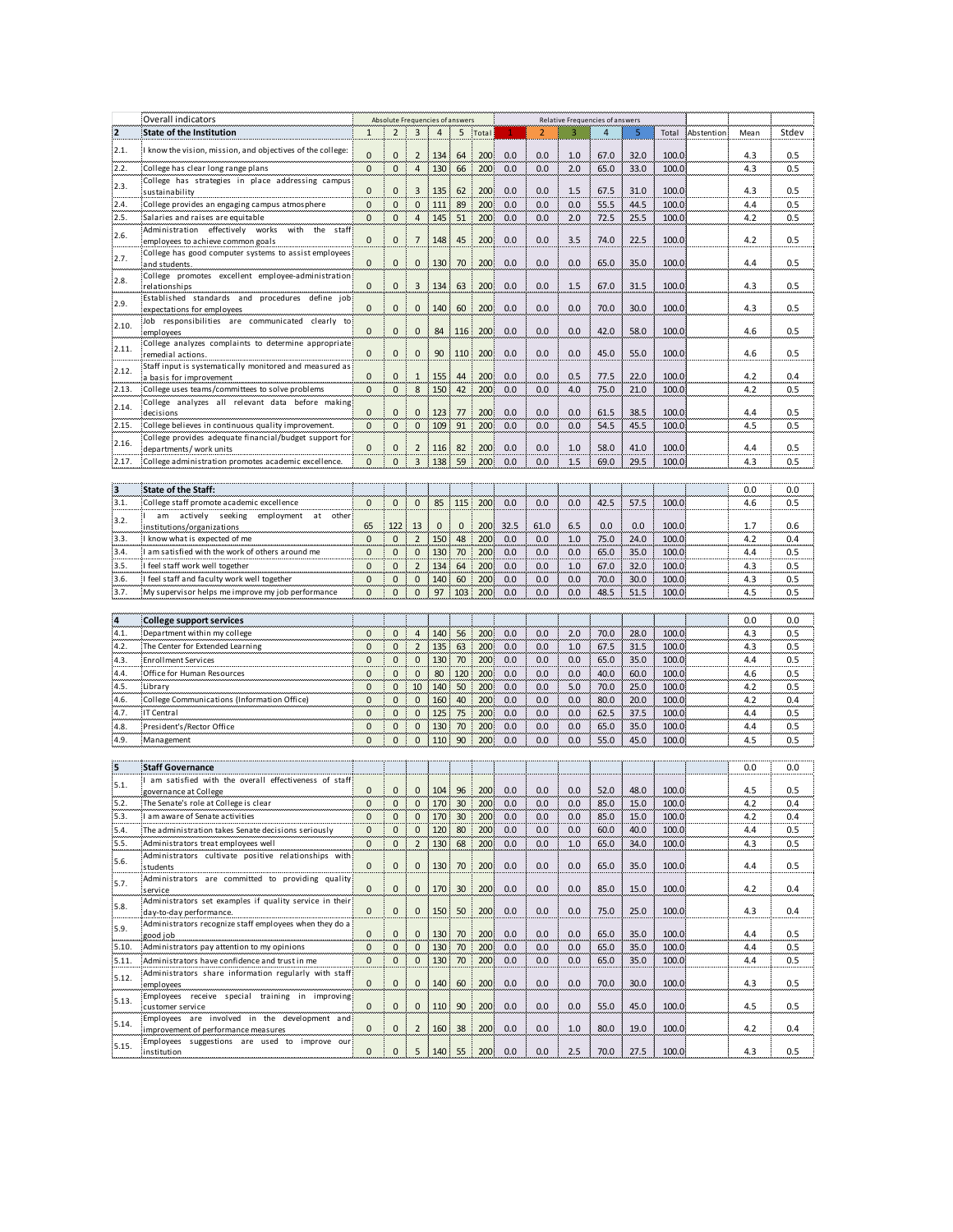| 6     | <b>Job Satisfaction</b>                                                                                                       | $\Omega$     | $\Omega$     | 12           |     |    | 2354 1234 3600 | 0.0 | 0.0 | 0.3 | 65.4 | 34.3 | 100.0 | 4.3 | 0.5 |
|-------|-------------------------------------------------------------------------------------------------------------------------------|--------------|--------------|--------------|-----|----|----------------|-----|-----|-----|------|------|-------|-----|-----|
| 6.1.  | Opportunity to implement new ideas                                                                                            | $\Omega$     | $\Omega$     | $\Omega$     | 130 | 70 | 200            | 0.0 | 0.0 | 0.0 | 65.0 | 35.0 | 100.0 | 4.4 | 0.5 |
| 6.2.  | Working conditions (hours, location, equipment's, etc).                                                                       | $\mathbf{0}$ | $\mathbf{0}$ | $\Omega$     | 135 | 65 | 200            | 0.0 | 0.0 | 0.0 | 67.5 | 32.5 | 100.0 | 4.3 | 0.5 |
| 6.3.  | Autonomy and Independence                                                                                                     | $\Omega$     | $\Omega$     | $\Omega$     | 120 | 80 | 200            | 0.0 | 0.0 | 0.0 | 60.0 | 40.0 | 100.0 | 4.4 | 0.5 |
| 6.4.  | Professional relationships with other staff employees                                                                         | $\Omega$     | $\Omega$     | $\Omega$     | 130 | 70 | 200            | 0.0 | 0.0 | 0.0 | 65.0 | 35.0 | 100.0 | 4.4 | 0.5 |
| 6.5.  | Social relationships with other staff                                                                                         | $\Omega$     | $\mathbf{0}$ | $\mathbf{1}$ | 167 | 32 | 200            | 0.0 | 0.0 | 0.5 | 83.5 | 16.0 | 100.0 | 4.2 | 0.4 |
| 6.6.  | Competence of colleagues                                                                                                      |              | $\mathbf{0}$ | $\Omega$     | 140 | 60 | 200            | 0.0 | 0.0 | 0.0 | 70.0 | 30.0 | 100.0 | 4.3 | 0.5 |
| 6.7.  | Recruiting of students                                                                                                        | $\mathbf{0}$ | $\mathbf{0}$ | $\Omega$     | 130 | 70 | 200            | 0.0 | 0.0 | 0.0 | 65.0 | 35.0 | 100.0 | 4.4 | 0.5 |
| 6.8.  | Relationship with administration                                                                                              |              | $\Omega$     | $\mathbf{1}$ | 134 | 65 | 200            | 0.0 | 0.0 | 0.5 | 67.0 | 32.5 | 100.0 | 4.3 | 0.5 |
| 6.9.  | feel secure in my job                                                                                                         |              | $\Omega$     | $\Omega$     | 112 | 88 | 200            | 0.0 | 0.0 | 0.0 | 56.0 | 44.0 | 100.0 | 4.4 | 0.5 |
| 6.10. | College listens to its employees                                                                                              |              | $\mathbf{0}$ | $\Omega$     | 130 | 70 | 200            | 0.0 | 0.0 | 0.0 | 65.0 | 35.0 | 100.0 | 4.4 | 0.5 |
| 6.11. | College involves its employees in planning for the future                                                                     | $\Omega$     | $\mathbf{0}$ | $\Omega$     | 140 | 60 | 200            | 0.0 | 0.0 | 0.0 | 70.0 | 30.0 | 100.0 | 4.3 | 0.5 |
| 6.12. | College regularly conducts surveys to evaluate the<br>quality of its programs and services                                    | $\Omega$     | $\mathbf{0}$ | $\Omega$     | 105 | 95 | 200            | 0.0 | 0.0 | 0.0 | 52.5 | 47.5 | 100.0 | 4.5 | 0.5 |
| 6.13. | Each department or work unit has written, up-todate<br>service expectations                                                   | $\Omega$     | $\Omega$     | $\Omega$     | 153 | 47 | 200            | 0.0 | 0.0 | 0.0 | 76.5 | 23.5 | 100.0 | 4.2 | 0.4 |
| 6.14. | Processes<br>for<br>selecting.<br>orientating.<br>training.<br>empowering and recognizing employees are carefully<br>planned. | $\Omega$     | $\mathbf{0}$ | $\Omega$     | 150 | 50 | 200            | 0.0 | 0.0 | 0.0 | 75.0 | 25.0 | 100.0 | 4.3 | 0.4 |
| 6.15. | Employees are empowered to resolve problems quickly                                                                           | $\Omega$     | $\mathbf{0}$ | $\Omega$     | 130 | 70 | 200            | 0.0 | 0.0 | 0.0 | 65.0 | 35.0 | 100.0 | 4.4 | 0.5 |
| 6.16. | Employees<br>are rewarded for outstanding job<br>performance                                                                  | $\Omega$     | $\mathbf{0}$ | 10           | 110 | 80 | 200            | 0.0 | 0.0 | 5.0 | 55.0 | 40.0 | 100.0 | 4.4 | 0.6 |
| 6.17. | Employees are encouraged to provide suggestions on<br>ways to improve work flow                                               | $\Omega$     | $\mathbf{0}$ | $\Omega$     | 135 | 65 | 200            | 0.0 | 0.0 | 0.0 | 67.5 | 32.5 | 100.0 | 4.3 | 0.5 |
| 6.18. | Overall job satisfaction                                                                                                      | $\Omega$     | $\Omega$     | $\Omega$     | 103 | 97 | 200            | 0.0 | 0.0 | 0.0 | 51.5 | 48.5 | 100.0 | 4.5 | 0.5 |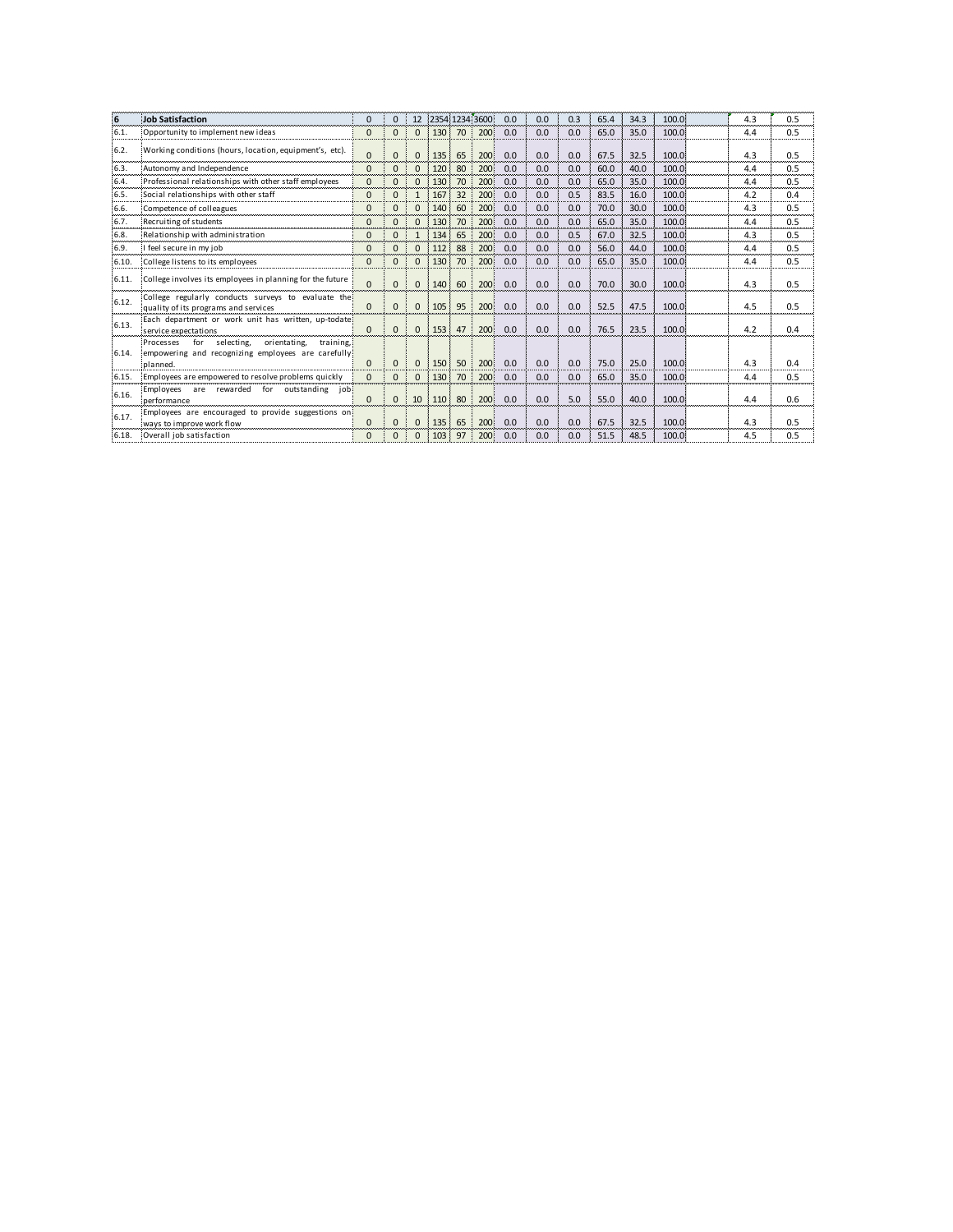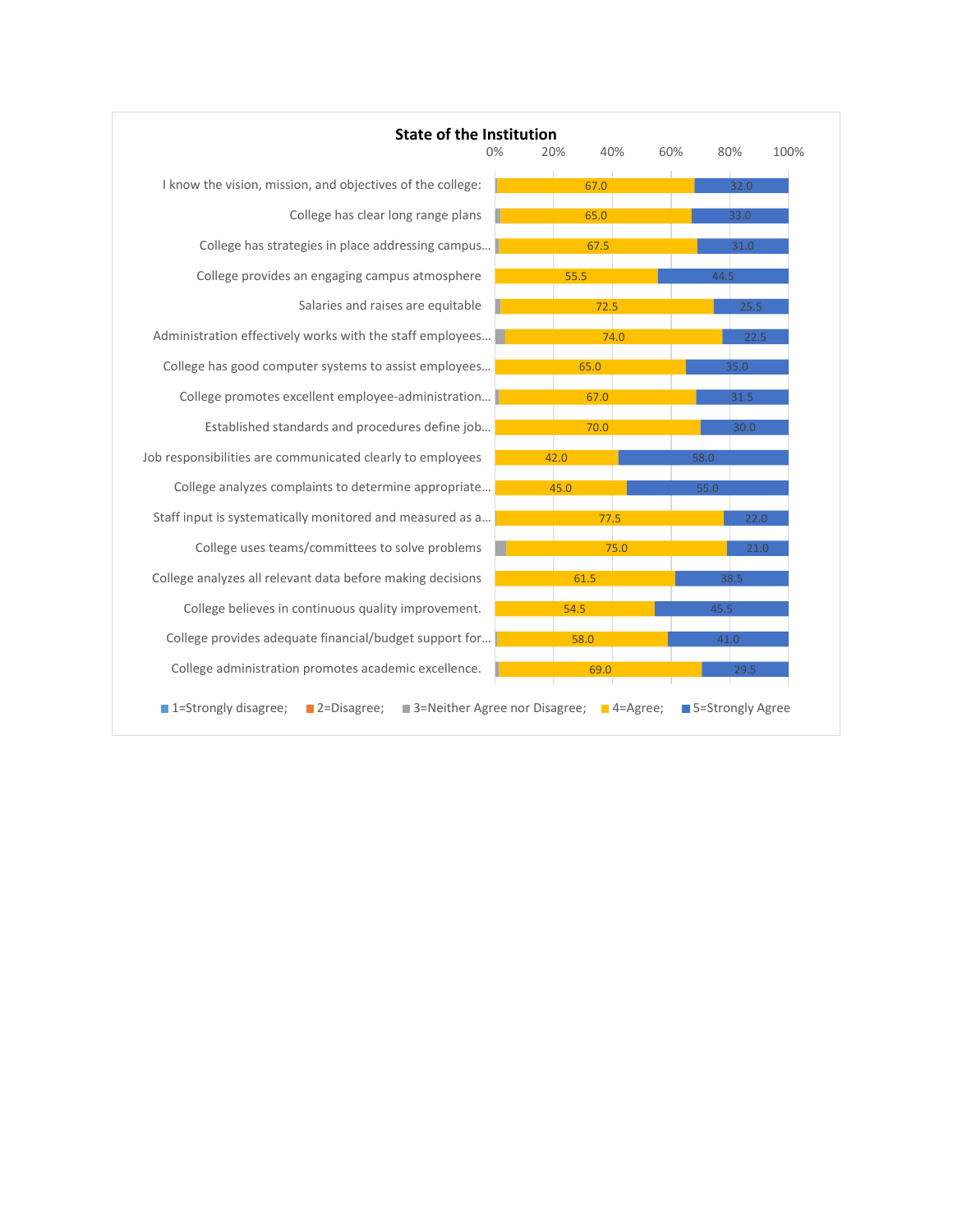

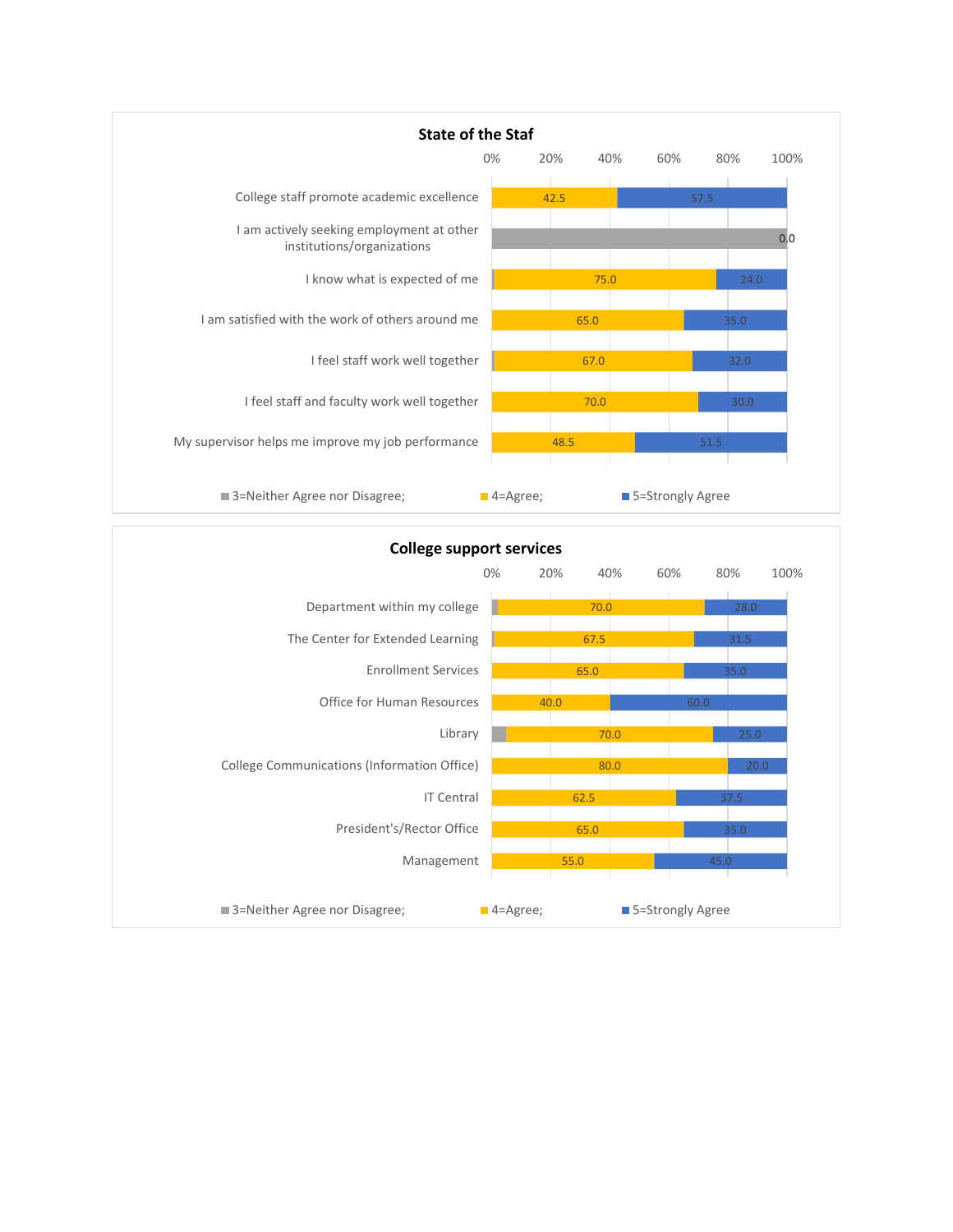